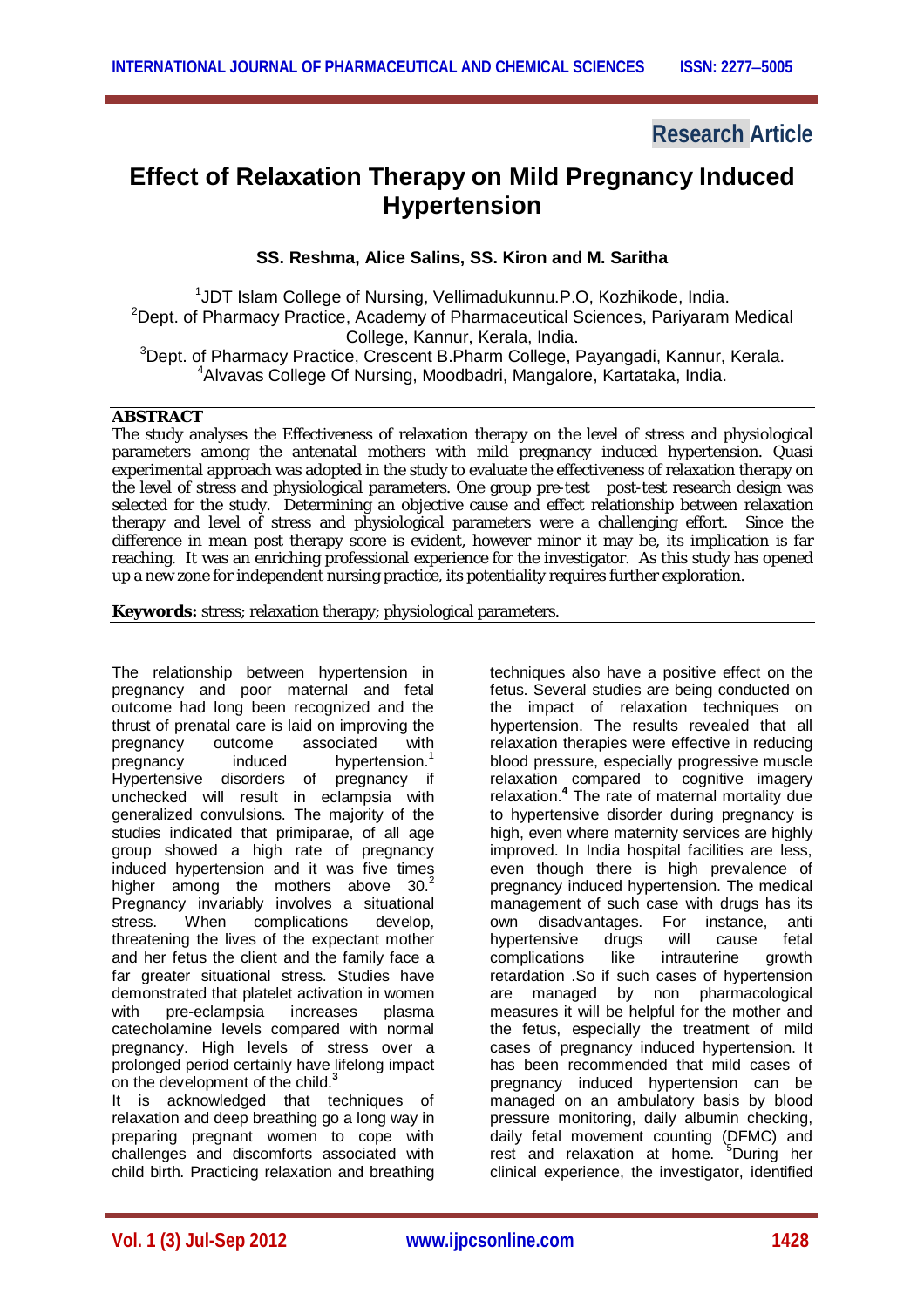the majority of the women with pregnancy induced hypertension were overly worried about their high risk condition and poor health of the babies. This was devastated by the long hospital stays, finally ending in poor prognosis of the disease condition. Moreover, they showed symptoms like sleep disturbances. poor appetite and mood fluctuations. Although research has revealed the positive effects of<br>relaxation techniques on women with relaxation techniques on women pregnancy induced hypertension during the intra-partum period, little is known about the combined effect of progressive muscle relaxation, guided imagery and deep breathing exercises on the antenatal period. Hence the investigator recognized the need for a detailed study on the effect of relaxation therapy like guided imagery, progressive muscle relaxation and deep breathing – all simple, non intrusive and inexpensive methods which positively influence the outcome of pregnancy in women with pregnancy induced hypertension.

## **Objectives**

To assess the level of stress and physiological parameters among antenatal mothers with mild pregnancy induced hypertension. The study also aims to find out the effect of Relaxation Therapy on the level of stress and physiological parameter among antenatal

mother with mild pregnancy induced hypertension.

# **Methodology**

## **Research approach**

A quasi- experimental approach was adopted. A quasi experiment involves the manipulation of an independent variable and it lacks randomization or a control group. <sup>6, 7</sup> Research design is the overall plan for obtaining answer to the research questions for testing the research hypotheses<sup>8</sup>. The design selected for this study was one group pretest post test design. All subjects were given a pretest, those in the experimental group were instructed to practice relaxation techniques. Then groups were asked to take a post test. The pretest was carried out on two days for assessing demographic data, physiological parameters and stress. Teaching section of Relaxation therapy was carried out for a period of two weeks, six days a week in the morning, between 10am to 11 am. The ethical committee has given sanction for the present study as per order: ACNYS/OP/2007/OC/242 dated on 31/07/2007. The research design adopted for the study is shown in the Table no: 1

**Table 1: Diagrammatic representation of study design**

| Pre test                                                                                               | <b>Intervention</b>    | Post test                       |
|--------------------------------------------------------------------------------------------------------|------------------------|---------------------------------|
| Pre therapy assessment of stress<br>level $(O_1)$                                                      | Relaxation Therapy (X) | Post therapy assessment $(O_2)$ |
| Pre therapy assessment of<br>physiological parameters like BP,<br>Proteinuria, edema (O <sub>1</sub> ) | Relaxation Therapy (X) | Post therapy assessment<br>(O2) |

### **Variables**

A variable is something that varies or differs from one person to another.

- 1. Dependent Variables: Level of stress, Physiological parameters.
- 2. Independent Variable: Relaxation techniques, which include deep breathing, progressive muscle relaxation and guided imagery.
- 3. Extraneous Variables: Age, education, monthly income, location of the home, obstetrical score, religion, occupation & diet.

## **Setting of the study**

The study was conducted at government hospital and A.J Hospital, Mangalore. The reason for the selection of these hospitals was

the availability of the required number of antenatal mothers with mild PIH.

## **Population**

The population selected for the study comprised of 30 antenatal mothers with mild pregnancy induced hypertension.

## **Sample and sampling technique**

The sample size consisted of 30 antenatal mothers with mild pregnancy induced hypertension. The sampling technique used was non probability, purposive sampling technique.

## **Sampling criteria**

The samples were selected on the following criteria.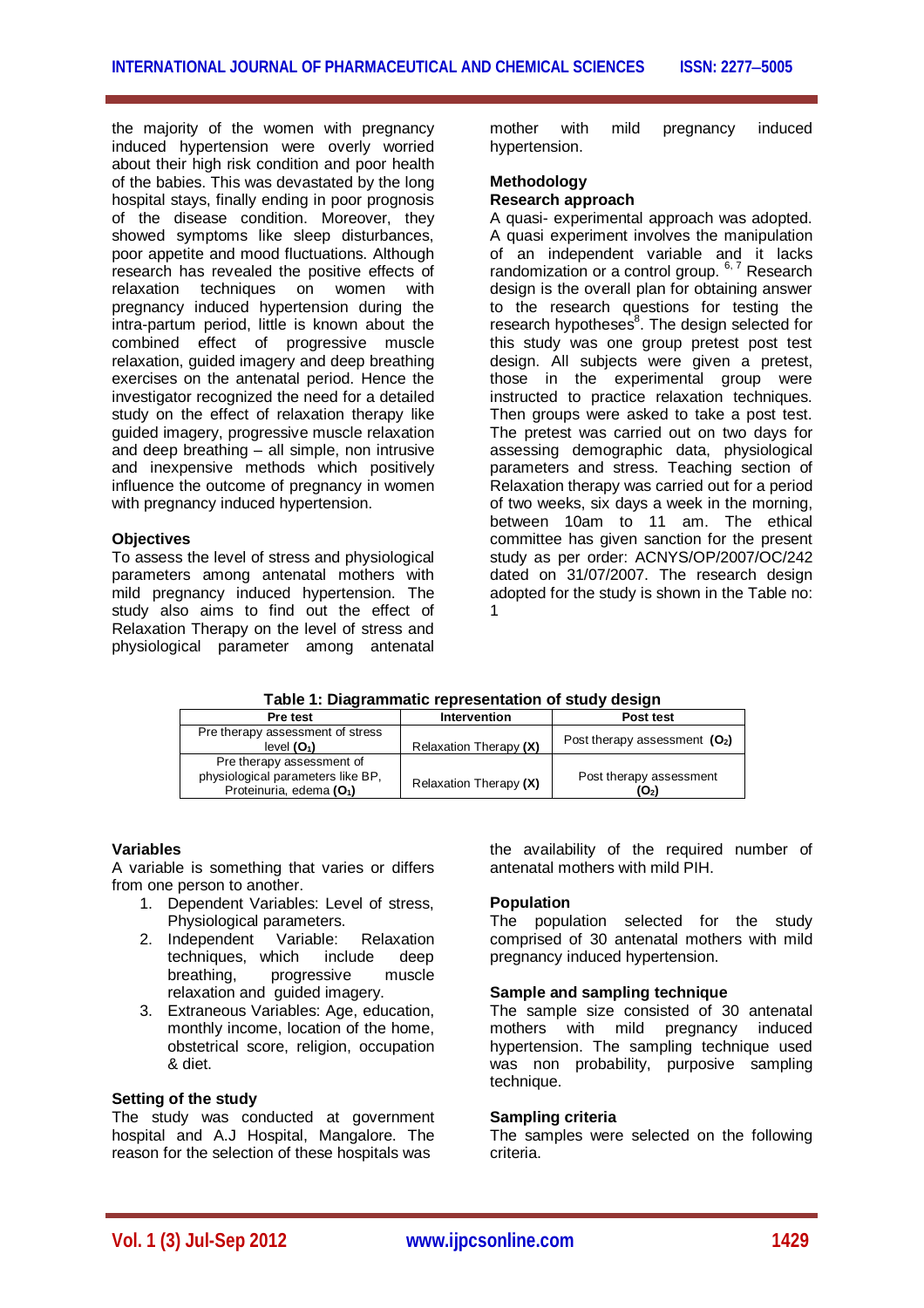### **Inclusion criteria**

1) Antenatal mothers with mild pregnancy induced hypertension

2) Antenatal mothers between 30-38 weeks of gestation

3) Antenatal mothers who know to read & write Kannada.

#### **Exclusion criteria**

1) Antenatal mothers with complications like diabetes, bleeding disorders, multiple pregnancy, renal and heart diseases.

2) Antenatal mothers, who do not speak, read or write Kannada.

3) Antenatal mothers less than 30 weeks of gestation

4) Antenatal mothers who are not cooperative.

## **Data collection instrument**

"Data collection is the gathering of information needed to address the research problem<sup>8</sup>." The present study was planned primarily to determine the effectiveness of relaxation therapy on level of stress & physiological parameters of antenatal mothers with mild pregnancy induced hypertension, by using observation checklist and rating scale. Data collection was done by demographic data, assessing physiological parameters by using observation checklist before and after therapy and assessing stress by rating scale before and after relaxation therapy.

#### **Selection and development of the tool**

The investigator developed the tool after consulting the subject experts and reviewing the literature on relevant topics. The tool selected for the study were, demographic proforma, observation checklist, rating scale & relaxation therapy was developed.

#### **Content validity of the tool**

The prepared tool with the problem statement. objectives & criterion checklist was given to 9 experts to ensure content validity. Six experts were from the filed of obstetrics and gynecological nursing specialty and two experts from obstetrics and gynecological specialty (doctors). The criterion checklist contained three columns of Agree, Disagree and Remarks / suggestion by the experts. Out of 39 items in the tool, 100% agreement for 36 items, 87.5% agreement for 2 items, 1 item was modified on the basis of expert opinion. Tools were translated to Kannada. The investigator had undergone 15 days Yoga and Relaxation Therapy training under Alva's yoga and naturopathy clinic. **Pre testing of the tool**

After obtaining the permission from the medical superintendent and the obstetrician of Prabhu General Hospital, Moodbidri, the tool was pre-tested on a sample of 5 patients. The main purpose of pre-testing was to find out the clarity of the item. The respondents found the language of the rating scale were simple and understandable. The average time taken for pre-testing the tool was 30 minutes and was acceptable to the subject.

#### **Reliability of tool**

To ensure the reliability, the tool was administered to 10 antenatal mothers with mild pregnancy induced hypertension, admitted in Prabhu General Hospital, Moodbidri, after obtaining permission from the medical superintendent. The reliability coefficient of the tool was found using split half method following Spearman Brown Prophecy Formula. The reliability of the tool was found to be  $r =$ 0.92, which was statistically significant, this indicates that the tool was reliable.

## **Description of the final tool**

The following tools were developed to collect data for evaluating the effect of relaxation techniques on women with mild PIH. **Tool – I** – Socio-demographic data collected by using a semi structured Interview schedule. **Tool – II** – An observation check list to assess the various signs and symptoms of clients with pregnancy induced hypertension. **Tool – III** – A stress inventory to assess the level of stress. **Tool – IV** – Relaxation techniques.

### **Pilot Study**

After obtaining the written permission from the medical superintendent of Prabhu hospital, Moodbidri, and Alva's Health Centre, Moodbidri, a pilot study was conducted on 15-07-2007 to 06-08-2007 among 10 antenatal mothers. The objectives of the study were explained to each subject. Assessing the level of stress and physiological parameters by using check list & rating scale, relaxation therapy was administered to the subjects and reassessed the parameters and stress. The tool was found feasible and practicable. No change was made after the pilot study. The data was analyzed using descriptive & inferential statistics. The investigator decided to carry out the actual data collection after the pilot study.

#### **Data collection process**

The Data was collected from government hospital and A.J. Hospital, Mangalore. A formal letter was sent to the medical superintendent of the hospital and a written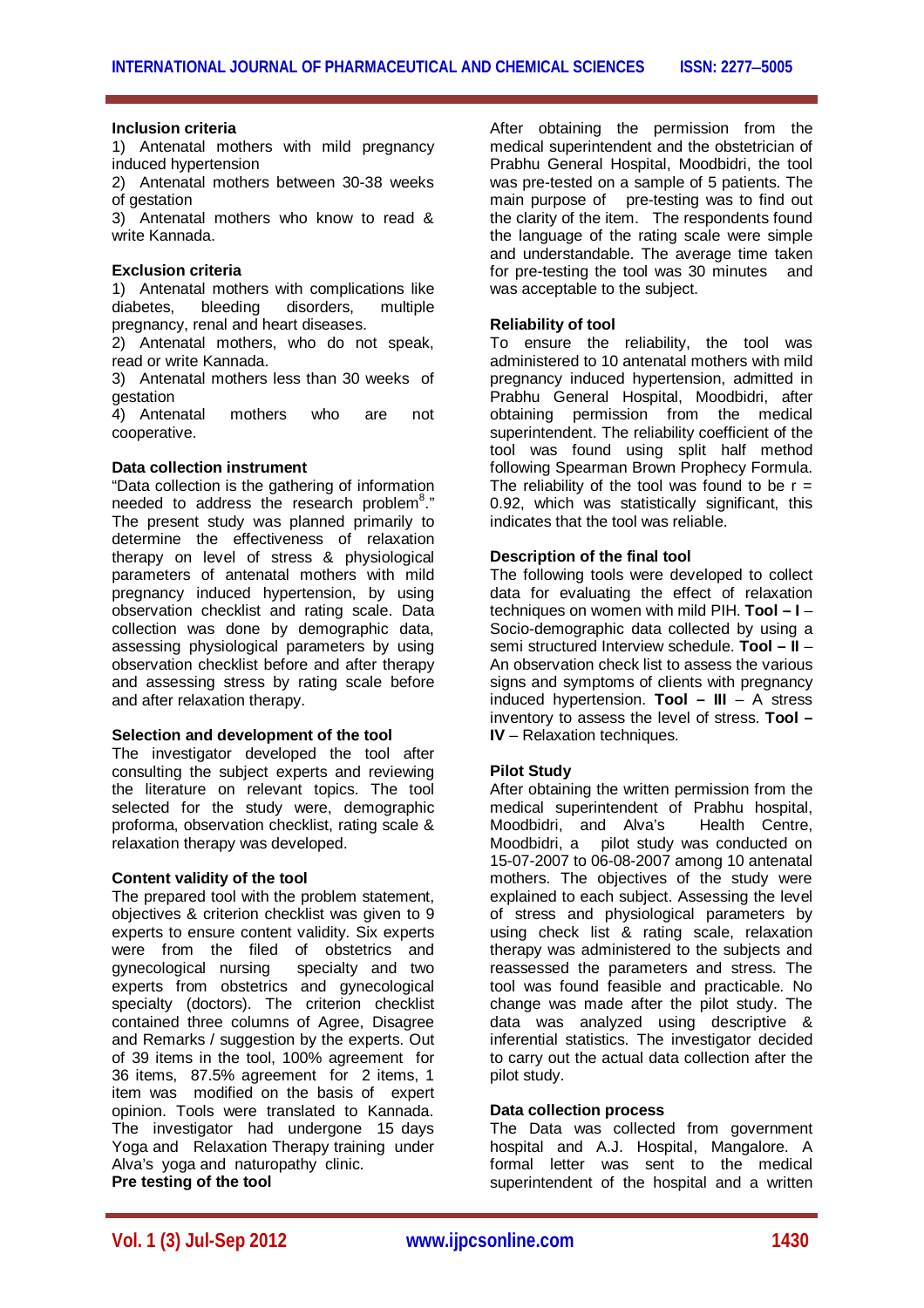permission was obtained to conduct the study. The consent was taken prior to the study from the subject and the nature of study was explained to the participants. The subjects were made comfortable and relaxation therapy was administered after assessing pre-therapy stress and physiological parameters, by means of observation check list & rating scale. The relaxation therapy was administered for 30 minutes daily for 2 weeks followed by assessment of post therapy scores. The clients were co-operative, excited and interested to do and practice the relaxation techniques; the data was thus collected and compiled for data analysis.

#### **Plan for data analysis**

The investigator planned to analyze the data by using both descriptive and inferential statistics.

#### **RESULTS AND DISCUSSION Organization of the study findings**

The data collected from antenatal mothers with mild PIH is organized and presented under the following headings: **Section I**: Sample characteristics; **Section II**: To test the effectiveness of therapy. a) Effect of therapy on stress. b) Effect of therapy on physiological parameters. **Section III**: To assess the correlation between physiological parameters and stress scores. **Section IV**: To assess the association between pre-therapy scores of the level of stress and the selected variables such as age, obstetrical score, diet, occupation & religion.

## **Section I**

The sample characteristics of 30 antenatal mothers with mild PIH were described in terms of frequency and percentage. The data are presented in Table 2 & 3.

| Table 2: Frequency and percentage distribution of |  |  |  |  |  |  |
|---------------------------------------------------|--|--|--|--|--|--|
| antenatal mothers with mild PIH based             |  |  |  |  |  |  |
| on their sample characteristics $N = 30$          |  |  |  |  |  |  |
|                                                   |  |  |  |  |  |  |

| <b>Demographic Characteristics</b> | Frequency      | Percentage |
|------------------------------------|----------------|------------|
| Age                                |                |            |
| $18 - 26$ years                    | 11             | 36.7%      |
| $27 - 35$ years                    | 10             | 33.3%      |
| 36 and above                       | 9              | 30.0%      |
| <b>Monthly Income</b>              |                |            |
| $1500 - 3000$                      |                |            |
| $3001 - 4500$                      | 3              | 10%        |
| $4501 - 6000$                      | 20             | 66.7%      |
| $6001 - above$                     | $\overline{7}$ | 23.3%      |
| <b>Educational Status</b>          |                |            |
| No formal Schooling                | 1              | 3.5%       |
| <b>Primary School</b>              | 5              | 16.7%      |
| <b>High School</b>                 | 14             | 46.7%      |
| College                            | 9              | 30%        |
| Professional                       | 1              | 3.3%       |
| <b>Location of the home</b>        |                |            |
| Rural                              | 16             | 53.3%      |
| Urban                              | 14             | 46.7%      |
| <b>Obstetrical Score</b>           |                |            |
| Gravida                            |                |            |
| G1                                 | 9              | 30%        |
| G <sub>2</sub>                     | 17             | 56.7%      |
| $G_3$                              | 4              | 13.3%      |
| Para                               |                |            |
| $P_0$                              | 9              | 30%        |
| P <sub>1</sub>                     | 17             | 56.7%      |
| P <sub>2</sub>                     | 4              | 13.3%      |
| Abortion                           |                |            |
| A <sub>0</sub>                     | 28             | 93.3%      |
| A <sub>1</sub>                     | $\overline{2}$ | 6.7%       |
| Religion                           |                |            |
| Hindu                              | 19             | 63.3%      |
| Muslim                             | 8              | 26.7%      |
| Christian                          | 3              | 10%        |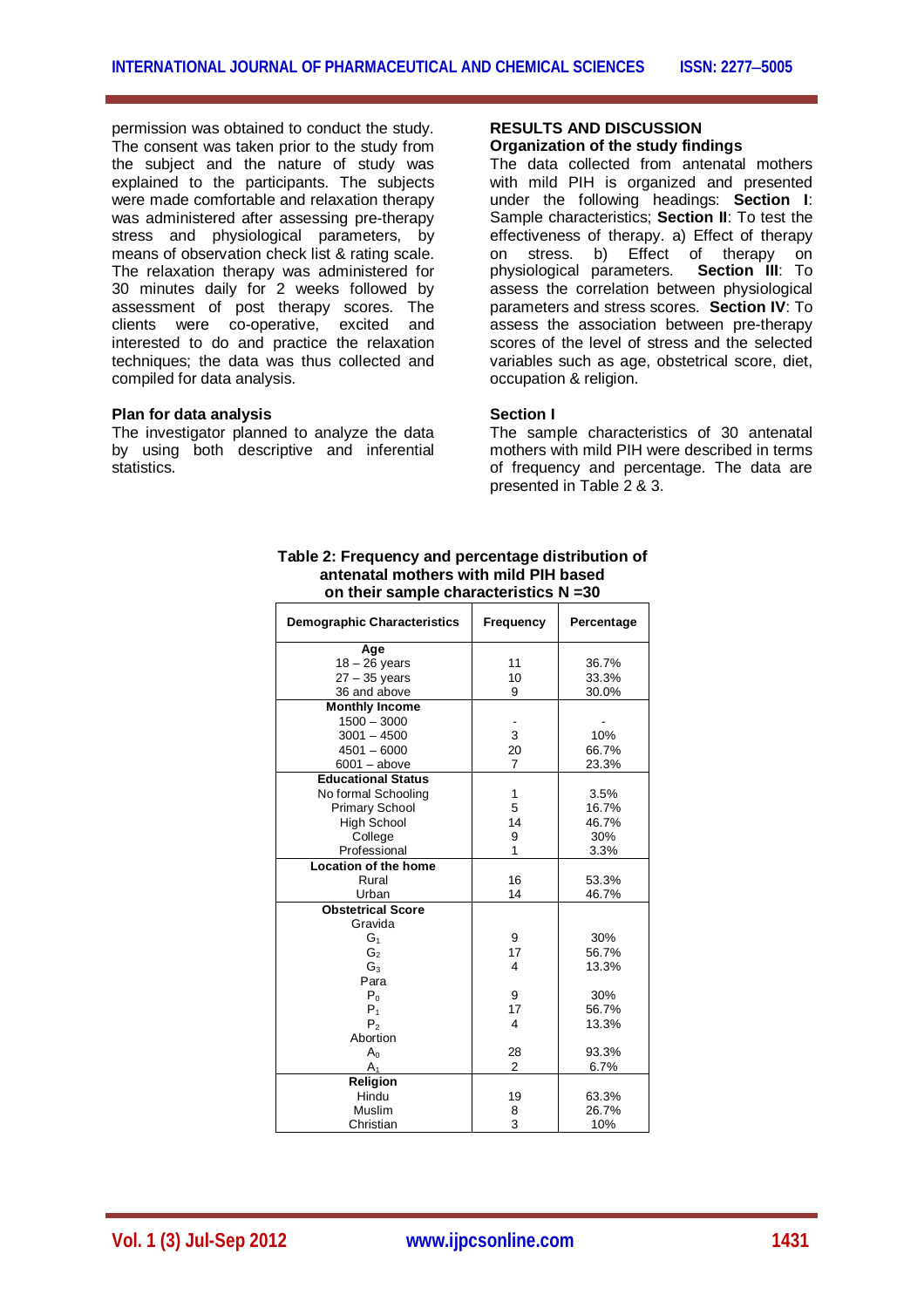| <b>Demographic Characteristics</b> | <b>Frequency</b> | Percentage |
|------------------------------------|------------------|------------|
| Occupation                         |                  |            |
| House wife                         | 26               | 86.7%      |
| Laborer                            |                  |            |
| <b>Government Service</b>          | 1                | 3.3%       |
| Professional                       | 3                | 10%        |
| <b>Private Service</b>             |                  |            |
| Any other                          |                  |            |
| <b>Diet</b>                        |                  |            |
| Vegetarian                         | 15               | 50%        |
| Non Vegetarian                     |                  |            |
| Mixed                              | 15               | 50%        |
| <b>History of PIH</b>              |                  |            |
| Yes                                |                  | 3.3%       |
| If Yes, specify                    | 2                | 6.7%       |
| N <sub>0</sub>                     | 27               | 90%        |
| <b>Medical Treatment</b>           |                  |            |
| Yes                                |                  | 3.3%       |
| If Yes, specify                    |                  |            |
| No                                 | 29               | 96.7%      |
| PIH in previous pregnancy          |                  |            |
| Yes                                |                  | 3.3%       |
| If Yes, specify                    | 3                | 10%        |
| No                                 | 26               | 86%        |

### **Table 3: Frequency and percentage distribution of antenatal mothers with mild PIH based on their sample characteristics N =30**

The findings of the study demonstrated that, among the subjects, majority were in the age group 18 to 26 years, majority had the income of 4501 to 6000, majority were Hindus, housewives, subjects from rural background, with high school education. 50% of subjects were vegetarians and 50% were mixed groups. Majority did not have previous history of PIH, had not undergone medical treatment for hypertension and PIH in previous pregnancy.

## **Section II**

### **(a) Effect of therapy on stress**

The data on the level of stress were analyzed in terms of mean, minimum score, maximum score, standard deviation and 't' value & were presented in Table 4. Table 3 shows that, the mean of pre-relaxation score (17.40) was significantly higher than the mean of post relaxation score (7.17). Hence, the null hypothesis was rejected and research hypothesis was accepted.

| Table 4: Minimum score, maximum score, mean, standard deviation and t' value of level of |              |  |  |
|------------------------------------------------------------------------------------------|--------------|--|--|
|                                                                                          | stress score |  |  |

| <b>Stress Score</b>      | Minimum<br><b>Score</b> | Maximum<br><b>Score</b> | Mean | <b>Standard</b><br><b>Deviation</b> | t value                  | Remarks             |
|--------------------------|-------------------------|-------------------------|------|-------------------------------------|--------------------------|---------------------|
| Pre relaxation<br>Score  | 13                      | 50                      | 17.4 | 7.872                               | $t_{(29)}$<br>$= 12.497$ | Highly              |
| Post Relaxation<br>Score |                         | 26                      | 7.17 | 4.587                               | $P =$<br>0.000           | significant<br>(HS) |

 $t_{(29)=}12.49$  table value  $t_{(29)=}2.045$ , P<0.05. Highly Significant.

## **b) Effect of therapy on physiological parameters**

The data on physiological parameters were analyzed in terms of mean, minimum score, maximum score and standard deviation, were presented in Table 5&6. The data presented in table 4 shows that, the mean pre-therapy scores of diastolic BP ( 91.00) & Systolic BP

(141.67) was significantly higher than the mean of post therapy scores of diastolic BP (88.03) & systolic BP (137.80). Hence, the null-hypothesis was rejected and the research hypothesis was accepted.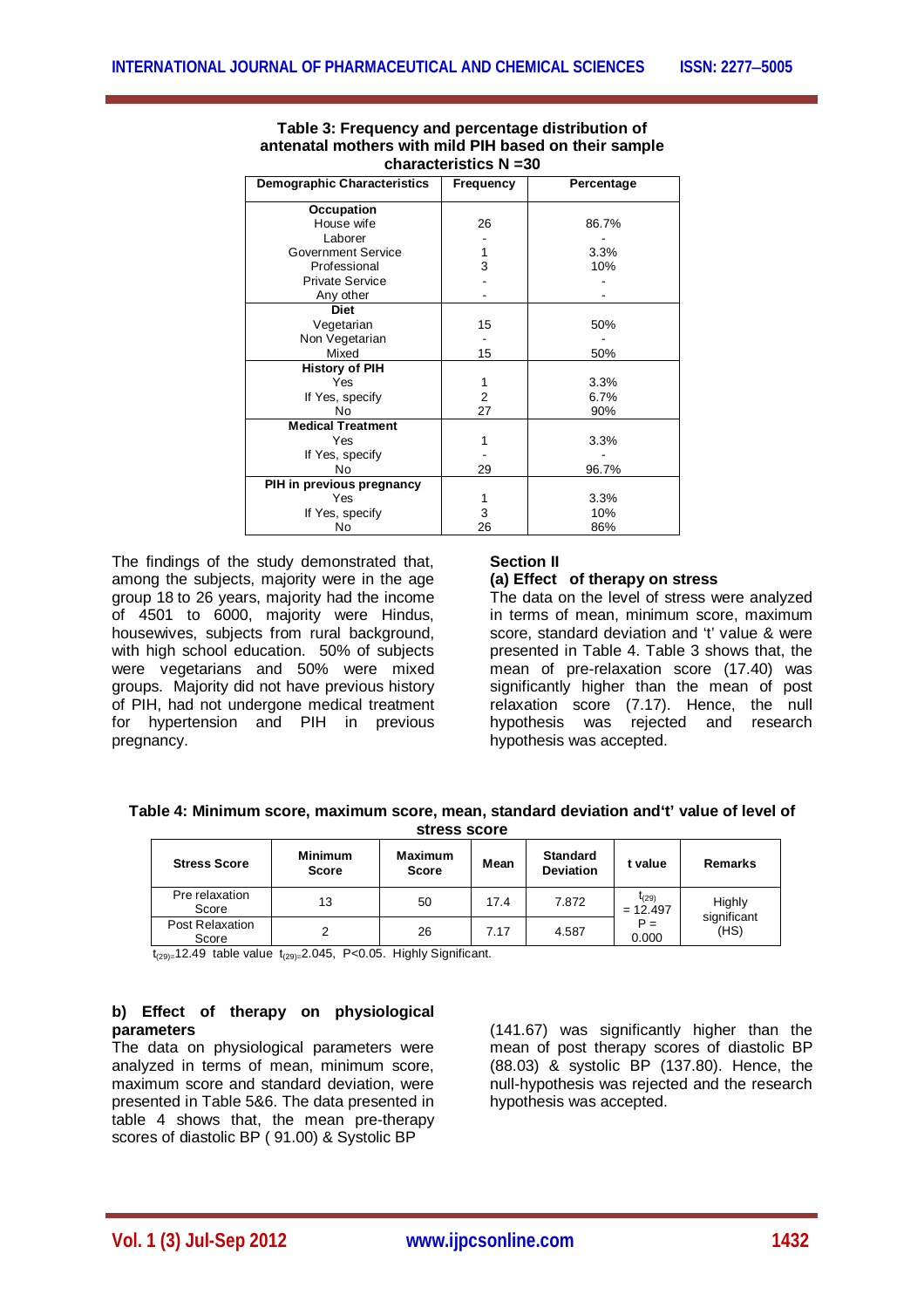| <b>Physiological</b><br><b>Parameter</b> | <b>Minimum</b><br><b>Score</b> | Maximum<br><b>Score</b> | Mean             | <b>Standard</b><br><b>Deviation</b> | t value                                | Remarks                    |
|------------------------------------------|--------------------------------|-------------------------|------------------|-------------------------------------|----------------------------------------|----------------------------|
| Pre-diastolic BP<br>Post diastolic BP    | 80<br>70                       | 100<br>90               | 91.00<br>88.03   | 5.477<br>6.078                      | $t_{(29)}$<br>$= 5.661$<br>$P = 0.000$ | HS (Highly<br>Significant) |
| Pre systolic BP<br>Post systolic BP      | 130<br>120                     | 150<br>140              | 141.67<br>137.80 | 8.743<br>8.313                      | $t_{(29)}$<br>$=4.331$<br>$P = 0.000$  | HS (Highly<br>Significant) |

## **Table 5: Minimum score, maximum score, mean standard deviation and 't' value of physiological parameter (SBP & DBP) N= 30**

 $t_{(29)=}$ 5.661,Table value  $t_{(29)=}$ 2.045, P<0.05. Highly Significant

#### **Table 6: Minimum score, maximum score, mean, standard deviation and Wilcoxon signed Rank test (Z test) of physiological parameters N=30**

| Physiological<br><b>Parameters</b>      | <b>Minimum</b><br><b>Score</b> | <b>Maximum</b><br><b>Score</b> | Mean         | <b>Standard</b><br>Deviation | Z value &<br>P Value            | <b>Remarks</b>            |
|-----------------------------------------|--------------------------------|--------------------------------|--------------|------------------------------|---------------------------------|---------------------------|
| Pre Weight<br>Post Weight               |                                | 3<br>3                         | 2.13<br>1.9  | 0.73<br>0.607                | $Z =$<br>$-2.646$<br>$P = .008$ | HS(Highly<br>Significant) |
| Pre Proteinuria<br>Post Proteinuria     | 4<br>4                         | 4<br>4                         | 4<br>4       | .000<br>.000                 | $Z = -.00$<br>$P = 1.000$       | NS(Not<br>Significant)    |
| Pre Pitting Edema<br>Post Pitting Edema | 4<br>4                         | 4<br>4                         | 4<br>4       | .000<br>.000                 | $Z = -.00$<br>$P = 1.000$       | <b>NS</b>                 |
| Pre Headache<br>Post Headache           | 1<br>1                         | 4<br>4                         | 2.20<br>3.07 | .997<br>.828                 | $7 =$<br>$-4.564$<br>$P = .000$ | <b>HS</b>                 |
| Pre Edema<br>Post Edema                 | 1<br>$\overline{2}$            | 5<br>5                         | 3.47<br>4.10 | 1.167<br>.712                | $Z =$<br>$-3.126$               | <b>HS</b>                 |
| Pre Epigastric Pain                     | 1                              | 3                              | 2.53         | .776                         | $P = .002$<br>$Z =$<br>$-2.236$ | Significant               |
| Post Epigastric Pain                    | 1                              | 3                              | 2.70         | .651                         | $P = 025$                       |                           |
| Pre Sleep                               | 3                              | 3                              | 2.03         | .7890                        | $Z =$<br>$-2.969$               | <b>HS</b>                 |
| Post Sleep                              | 3                              | 3                              | 2.47         | .681                         | $P = 003$                       |                           |

Z table value=1.96, Z cal=2.646,P<0.01.Highly Significant.

The data presented in Table 5 shows that, the mean of pre-therapy scores were weight (2.13), proteinuria (4) pitting edema (4), headache (2.20), edema (3.47) epigastric pain (2.53) sleep (2.03) and the mean of post therapy scores were, weight (1.90), proteinuria (4), pitting edema (4) headache (3.07)edema (4.10) epigastric pain (2.70) & sleep (2.47). There was a significant positive change in mean of pre-therapy scores & post therapy

scores of weight, headache, edema ,epigastric pain and sleep and there was no significant difference in the mean of pre therapy scores and post therapy scores of proteinuria and pitting edema.

**Section III** In order to find the correlation between of physiological parameters and stress score, the following null hypothesis was tested.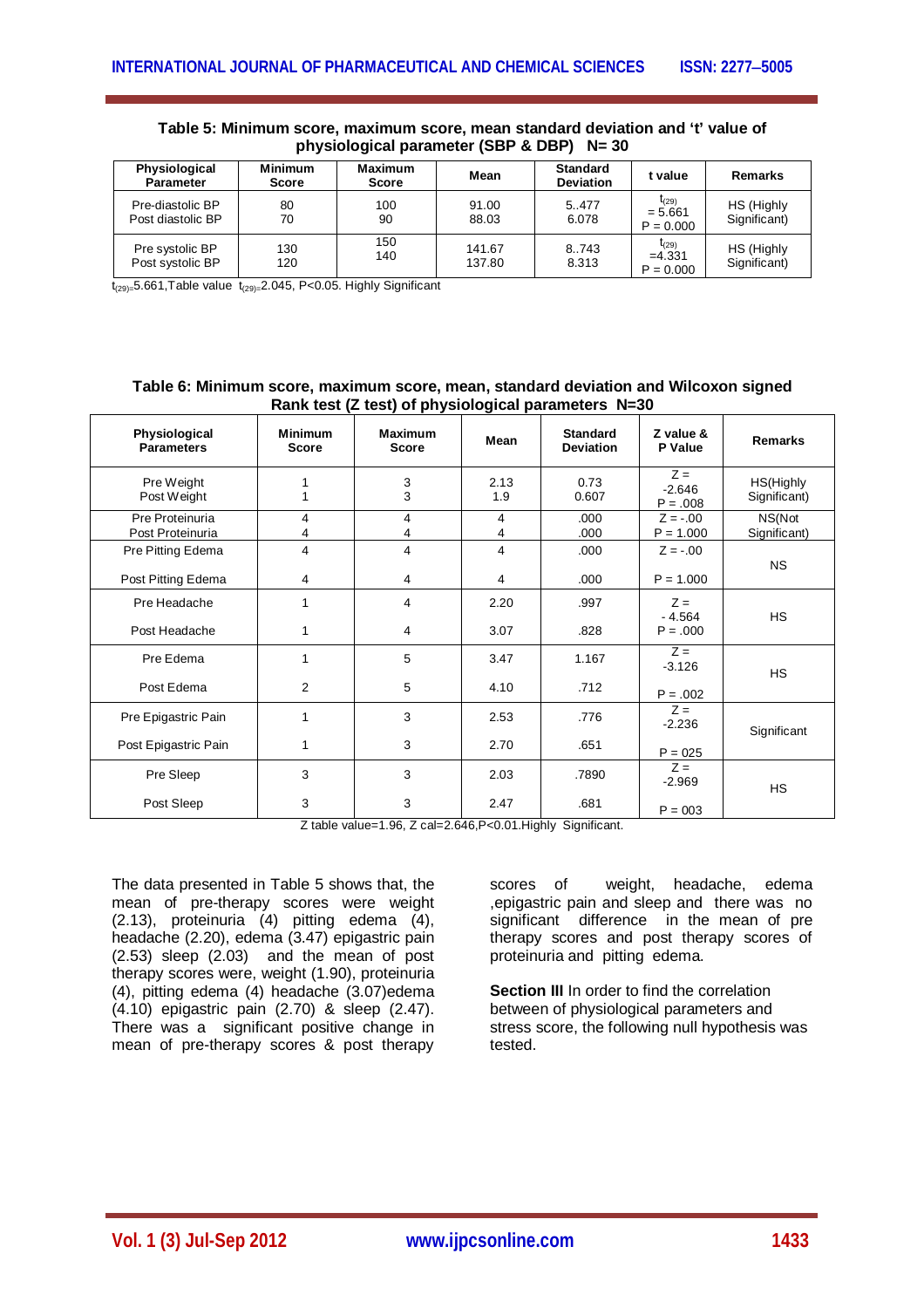| <b>Physiological Parameters</b> | <b>Pre Relaxation Score</b>                               | <b>Remarks</b>                |
|---------------------------------|-----------------------------------------------------------|-------------------------------|
| Pre Diastolic BP                | Pearson Correlation<br>Coefficient = $-.060$<br>$P = .73$ | No Significant<br>Correlation |
| Post Diastolic BP               | Pearson Correlation Coefficient = -.061<br>$P = .995$     | No Significant<br>Correlation |
| Pre Systolic BP                 | Pearson Correlation Coefficient = -.104<br>$P = .583$     | No Significant<br>Correlation |
| Post Systolic BP                | Pearson Correlation Coefficient = -.068<br>$P = 0.723$    | No Significant<br>Correlation |
| Pre Weight                      | Spearman<br>Coefficient $= -019$<br>$P = .922$            | No Significant<br>Correlation |
| Post Weight                     | Spearman<br>Coefficient $= -0.284$<br>$P = .128$          | Weak<br>Correlation           |
| Pre Proteinuria                 | $r=0$                                                     | No correlation                |
| Post Proteinuria                | $r=0$                                                     | No correlation                |
| Pre Pitting Edema               | $r = 0$                                                   | No correlation                |
| Post Pitting Edema              | $r=0$                                                     | No correlation                |
| Pre Headache                    | Spearman<br>Coefficient = $-.137$<br>$P = .471$           | No Significant<br>Correlation |
| Post Headache                   | Spearman<br>Coefficient = $-.128$<br>$P = .500$           | No Significant<br>Correlation |

| Table 7: Correlation test on the significant correlation between |
|------------------------------------------------------------------|
| physiological parameters and stress score, N=30                  |

### **Table 8: Correlation test on the significant correlation between physiological parameters and stress score**

| <b>Physiological Parameters</b> | <b>Pre-Relaxation Score</b>                     | Remarks                    |
|---------------------------------|-------------------------------------------------|----------------------------|
| Pre Edema                       | Spearman<br>Coefficient = $-109$<br>$P = .568$  | No Significant Correlation |
| Post Edema                      | Spearman<br>$Coefficient = .071$<br>$P = .710$  | No Significant Correlation |
| Pre Epigastric Pain             | Spearman<br>Coefficient $= -317$<br>$P = .088$  | Moderate<br>Correlation    |
| Post Epigastric<br>Pain         | Spearman<br>Coefficient $= -019$<br>$P = .919$  | No Significant Correlation |
| Pre Sleep                       | Spearman<br>$Coefficient = -033$<br>$P = .863$  | No Significant Correlation |
| Post Sleep                      | Spearman<br>Coefficient = $-.279$<br>$P = .136$ | Weak<br>Correlation        |

The data presented in Table 7 and 8 shows that, the r value for pre-therapy scores were, diastolic BP ( $r = -060$ ), systolic BP ( $r = -060$ ) .104), weight  $(r=-.019)$ , proteinuria  $(r = 0)$ , pitting edema (r=0), headache (r= .137), edema ( $r = .109$ ), epigastric pain ( $r = .317$ ) sleep  $(r = .33)$ . There was no significant correlation between pre-therapy scores of diastolic BP, systolic BP, weight, edema,<br>headache and sleep & pre relaxation and sleep & pre relaxation score(r<.3). There was moderate correlation between pre-therapy scores of epigastric pain

and pre- relaxation score( $r = 0.3$ -.5). Hence, the null hypothesis was accepted and research hypothesis was rejected. The findings of the study revealed that the mean pre-relaxation score (17.40) on level of stress was significantly higher than the mean of post relaxation scores (7.17). This shows that, relaxation therapy had reduced level of stress in antenatal mothers with mild pregnancy induced hypertension. The findings of the present study is congruent with the study conducted in the United States, on effect of progressive muscle relaxation attention control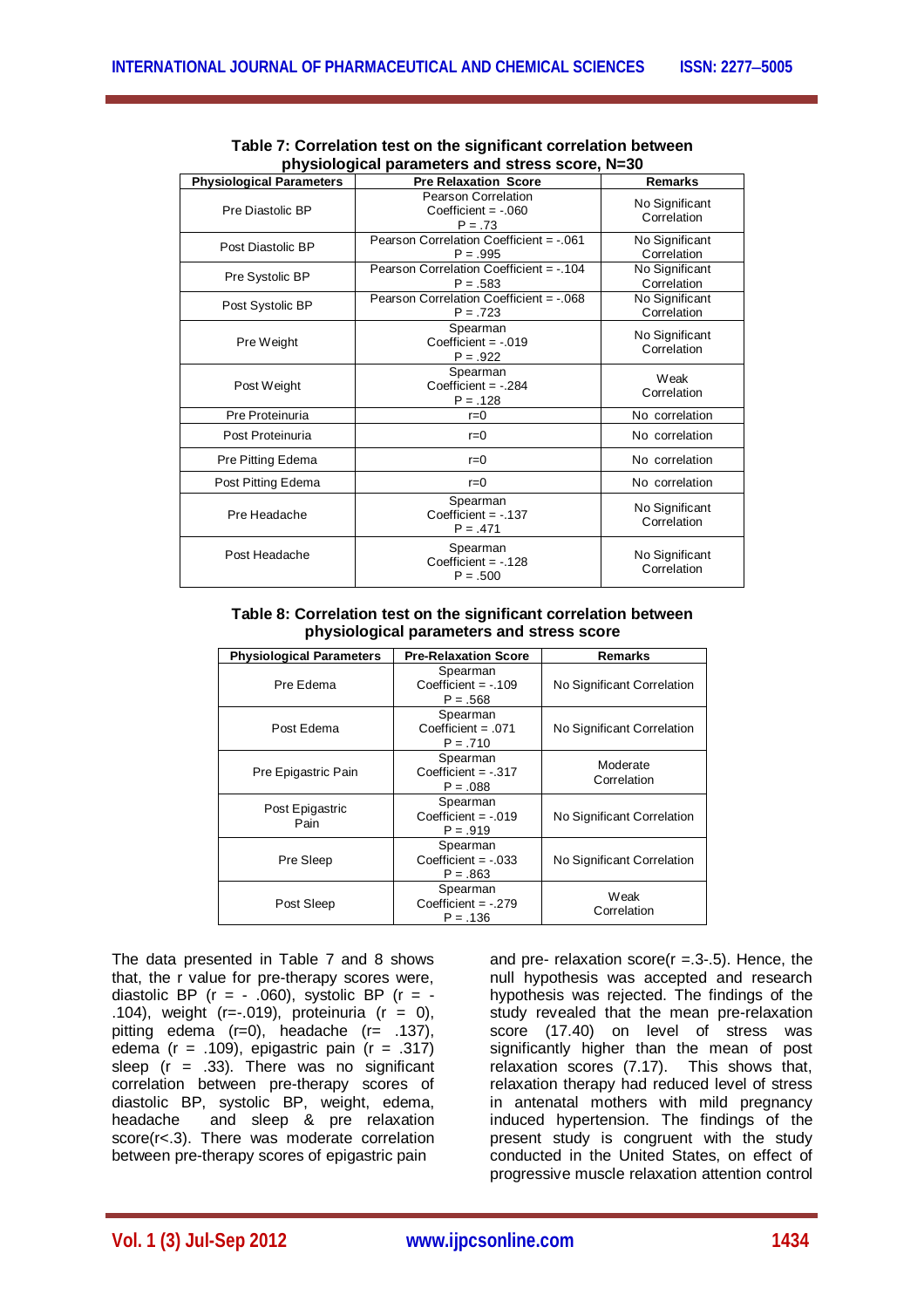and silence on stress response, the findings suggested that cognitive cues provided by stress management techniques contributed to relaxation.

### **Section IV**

In order to find the association between pretherapy scores of the level of stress and the selected variables such as age, obstetrical score, diet, occupation and religion, the following null hypothesis was tested. Chi-Square test of association was computed (Table: 9 and 10) to determine the association between pre-therapy scores of the level of stress & the selected variables such as age, obstetrical score, diet, occupation & religion.

| Demographic                      | <b>Pre-Relaxation Score</b> |                         | Total                | $\chi^2$                 | <b>Remarks</b> |  |
|----------------------------------|-----------------------------|-------------------------|----------------------|--------------------------|----------------|--|
| <b>Characteristics</b>           | <b>No Stress</b>            | <b>Mild Stress</b>      |                      | (d.f)                    |                |  |
| Age                              |                             |                         |                      |                          |                |  |
| 18-26 years                      | $\overline{7}$              | 4                       | 11                   | $\chi^2$ (1)             |                |  |
| 27-35 years                      | 6                           | $\overline{4}$          | 10                   | $= 0.142$                | <b>Not</b>     |  |
| 36 and above                     | $\overline{4}$              | 5                       | 9                    | $P = .838$               | Significant    |  |
| <b>Monthly Income</b>            |                             |                         |                      |                          |                |  |
| 1500 - 3000                      |                             |                         |                      |                          |                |  |
| $3001 - 4500$                    | 3                           | 0                       | 3                    | $\chi^2$ (1)             |                |  |
| 4501 - 6000                      | 11                          | 9                       | 20                   | $= 0.165$                | <b>Not</b>     |  |
| 6001 - above                     | 3                           | 4                       | $\overline{7}$       | $P = 0.684$              | Significant    |  |
| <b>Education</b>                 |                             |                         |                      |                          |                |  |
| No Formal Schooling              | $\mathbf 0$                 | 1                       | $\mathbf{1}$         |                          |                |  |
| Primary School                   | 3                           | $\overline{\mathbf{c}}$ | 5                    |                          |                |  |
| <b>High School</b>               | $\overline{7}$              | $\overline{7}$          | 14                   | $\chi^2$ (1)             |                |  |
| College                          | $\overline{7}$              | $\overline{2}$          | 9                    | $=1.086$                 |                |  |
| Professional                     | $\overline{0}$              | 1                       | 1                    | $P = 0.297$              | <b>NS</b>      |  |
| <b>Location of the Home</b>      |                             |                         |                      | $\chi^2$ (1)             |                |  |
| Rural                            | 8                           | 8                       | 16                   | $=0.624$                 |                |  |
| Urban                            | 9                           | 5                       | 14                   | $P = 0.431$              | <b>NS</b>      |  |
| <b>Obstetrical Score</b>         |                             |                         |                      |                          |                |  |
| Gravida                          |                             |                         |                      |                          |                |  |
| G <sub>1</sub>                   | 6                           | 3                       | 9                    | $\chi^2$ (1)             |                |  |
| G <sub>2</sub>                   | 9                           | 8                       | 17                   | $=0.524$                 |                |  |
| G <sub>3</sub>                   | $\overline{2}$              | $\overline{2}$          | 4                    | $P = 0.469$              | <b>NS</b>      |  |
| Para P0                          | $\overline{6}$              | 3                       | $\overline{9}$       | $\chi^2$ (1)             |                |  |
| P <sub>1</sub>                   | 9<br>$\overline{2}$         | 8<br>$\overline{2}$     | 17                   | $=4.180$                 |                |  |
| P <sub>2</sub>                   |                             |                         | $\overline{4}$       | $P = 0.041$              | <b>NS</b>      |  |
|                                  |                             | 12                      |                      | $\chi^2$ (1)             |                |  |
| Abortion $A_0$<br>A <sub>1</sub> | 16<br>$\mathbf{1}$          | 1                       | 28<br>$\overline{2}$ | $=0.0001$<br>$P = 0.687$ | <b>NS</b>      |  |
|                                  |                             |                         |                      |                          |                |  |
| Religion<br>Hindu                | 10                          | 9                       | 19                   | $\chi^2$ (1)             |                |  |
| Muslim                           | 4                           | 4                       | 8                    | $=0.344$                 |                |  |
| Christian                        | 3                           | $\overline{0}$          | 3                    | $P = 0.558$              | <b>NS</b>      |  |
| <b>Diet</b>                      |                             |                         |                      |                          |                |  |
| Vegetarian                       | 8                           | $\overline{7}$          | 15                   | $\chi^2$ (1)             |                |  |
| Non Vegetarian                   |                             |                         |                      | $=0.136$                 |                |  |
| Mined                            | 9                           | 6                       | 15                   | $P = 136$                | <b>NS</b>      |  |

| Table 9: Chi-square test to determine the significant association between |  |
|---------------------------------------------------------------------------|--|
| Stress, and selected variables $N = 30$                                   |  |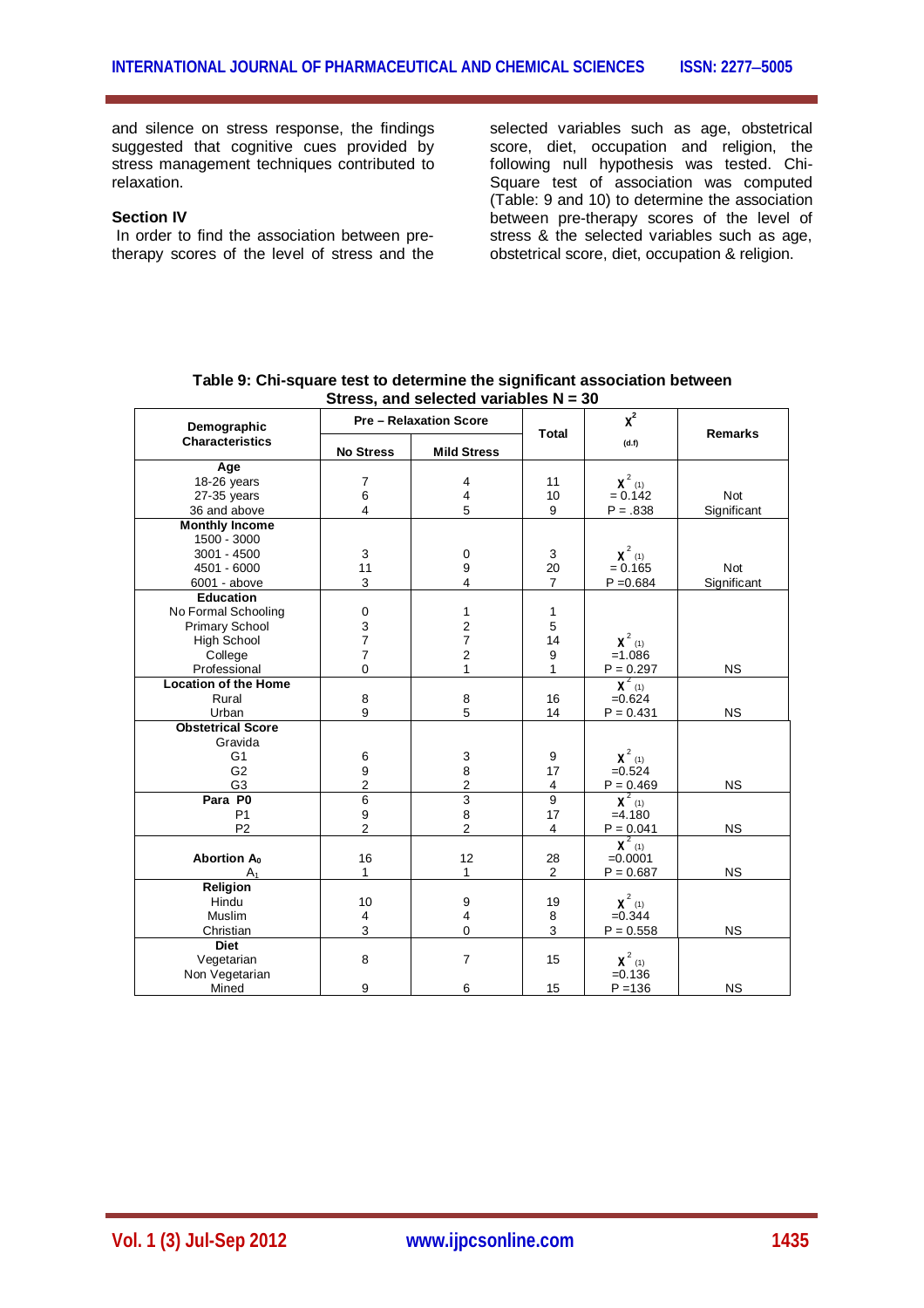| Demographic                                               | <b>Pre-Relaxation Score</b> |                     |         | $x^2$                                   |                |  |  |
|-----------------------------------------------------------|-----------------------------|---------------------|---------|-----------------------------------------|----------------|--|--|
| <b>Characteristics</b>                                    | <b>No Stress</b>            | <b>Mild Stress</b>  | Total   | (d.f)                                   | <b>Remarks</b> |  |  |
| Occupation<br>Housewife                                   | 15                          | 11                  | 26      | $\chi^2$ (1)                            |                |  |  |
| Labourer<br>Government .Service<br>Professional           |                             | 0<br>$\overline{2}$ | 3       | $=0.084$<br>$P = 0.773$                 | <b>NS</b>      |  |  |
| <b>History of PIH</b><br>Yes<br>If yes, Specify<br>No     | 0<br>$\overline{2}$<br>15   | 0<br>12             | 2<br>27 | $\chi^2$ (1)<br>$=0.136$<br>$P = 0.713$ | NS.            |  |  |
| <b>Medical Treatment</b><br>Yes<br>If yes, Specify<br>No  | 16                          | 0<br>13             | 29      | $\chi^2$ (1)<br>$=0.0002$<br>$P = 0.99$ | NS.            |  |  |
| PIH in Previous Pregnancy<br>Yes<br>If yes, Specify<br>No | $\pmb{0}$<br>3<br>14        | 0<br>12             | 3<br>26 | $\chi^2$ (1)<br>$=0.632$<br>$P = 0.427$ | <b>NS</b>      |  |  |

**Table 10: Chi-square test to determine the significant association between Stress, and selected variables N=30**

 $\chi^2$ <sub>(1)</sub> =0.084, Table value  $\chi^2$ <sub>(1)=</sub>3.84, P>0.05.Not Significant.

The data presented in the Table 9 and 10 shows that, there was no significant association between pre therapy scores of level of stress and the selected variables, age (**χ**<sup>2</sup><sub>(1)</sub> = 0.042, P = 0.835), income (**χ**<sup>2</sup><sub>(1)</sub>)  $= 0.165$ , P = 0.684), education ( **x**<sup>2</sup><sub>(1)</sub> = 1.086, P = 0.297), location (**x**<sup>2</sup><sub>(1)</sub> = 0.621, P  $= 0.431$ ) obstetrical score (gravida (**x**<sup>2</sup><sub>(1)=</sub> 0.524, P = 0.469), para  $(\chi^2_{(1)} = 4.180, P =$ 0.041), abortion  $(\chi^2_{(1)} = 0.0001, P = 0.687)$ , religion (**χ**  $\frac{2}{2}$  (1) = 0.344, P = 0.558), occupation (**χ** (1) = 0.084, P = 0.773), diet (**χ**  $= 0.136$ , P  $= 136$ ), history of PIH ( $\chi^2$ <sub>(1)</sub>  $= 0.136$ , P = 0.713), medical treatment  $(\chi^2_{(1)} = 0.0002)$ ,  $P = 0.99$ ) PIH in previous pregnancy  $(\chi^2_{(1)} =$ 0.632, P = 0.427). Here  $\chi^2(1)$  < 3.84, P > 0.05, hence the null hypothesis was accepted and research hypothesis was rejected. Therefore it was interpreted that there was no significant association between pre-therapy scores of level of stress and selected variables. The study findings revealed that, there was no significant correlation  $(r < .3)$  between pretherapy scores of physiological parameters and pre-relaxation scores. There was moderate correlation between pre-therapy scores of epigastric pain (r=.317>) and prerelaxation scores of stress. As there is an increasing incidence of hypertensive disorders of pregnancy, nurses should conduct researches on the development of intervention strategies of early detection and prevention of its sequela on the mother and the fetus. Hence research in this area should be promoted by providing funds, personnels and materials.

**Limitations**

As the study is limited to 30 samples, and sampling technique being non probability purposive, generalization of the finding is limited. The changes in the physiological status after administering the post test are not taken into account. Relaxation therapy was practiced only for a duration of 1 ½ weeks due to high attrition rate of the sample. Being quasi experimental, one group pretest and post test design and its internal validity is open to question. The investigator could not control the effect of antihypertensive drugs due to ethical reasons.

## **Recommendations**

A similar study can be replicated on a larger sample using probability sampling techniques. A study can be conducted by using relaxation therapies for a longer period of time. A similar study can be replicated in another setting. Another study can be conducted to monitor the effect of relaxation therapies during the intranatal period on women with pregnancy induced hypertension. A comparative study can be done to evaluate the effect of relaxation therapy in two groups without the treatment of drugs.

## **REFERENCES**

- 1. Sibai B and Dekker G. Pre Eclampsia, Clin. Obstet Gynecol. 2006;48:12-23.
- 2. Roberts J. current perspectives on pre eclampsia. J Nurse Midwifery. 1998;39(2):70-90.
- 3. Sibai BM. Diagnosis, Prevention and Management of eclampsia.
- 4. Aagaard KM and Belford MA. Eclampsia – Morbidity, Mortality. Br. J. Obstet Gynacol. 2006; 112:280 - 5
- 5. Sibai BM. A randomized prospective comparison of nifedipin & bedrest versus bedrest alone in the